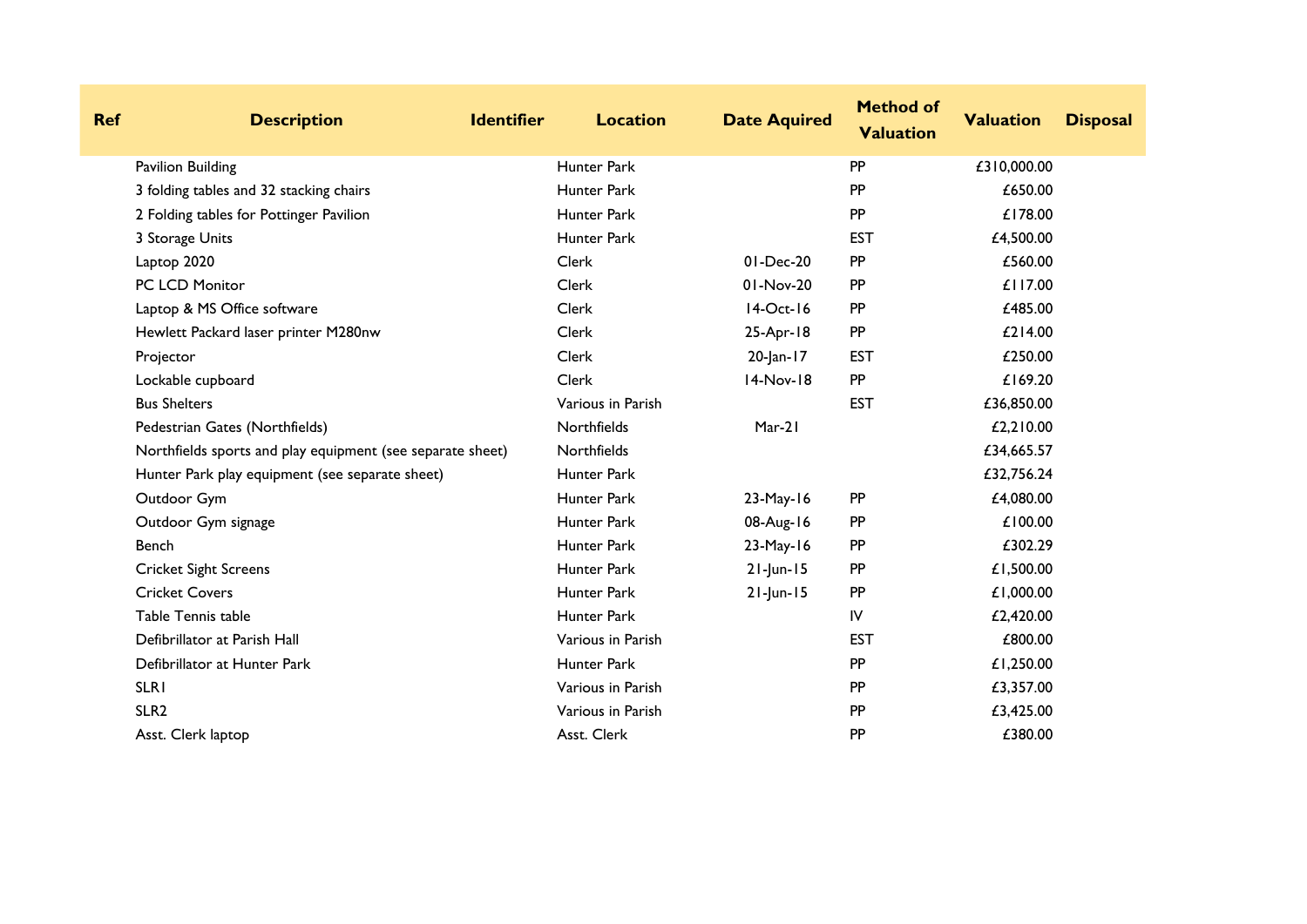| <b>Ref</b> | <b>Description</b>               | <b>Identifier</b> | <b>Location</b>   | <b>Date Aquired</b> | <b>Method of</b> | <b>Valuation</b> | <b>Disposal</b> |
|------------|----------------------------------|-------------------|-------------------|---------------------|------------------|------------------|-----------------|
|            |                                  |                   |                   |                     | <b>Valuation</b> |                  |                 |
|            | Asst. Clerk printer              |                   | Asst. Clerk       |                     | <b>EST</b>       | £150.00          |                 |
|            | White Line Transfer Wheel marker |                   | Hunter Park       |                     | <b>EST</b>       |                  | £250            |
|            | Street Lighting x 61 units       |                   | Various in Parish |                     | <b>EST</b>       | £36,600.00       |                 |
|            | Civic Regalia                    |                   | Chairman          |                     | <b>EST</b>       | £500.00          |                 |
|            | Land                             |                   |                   |                     |                  |                  |                 |
|            | <b>Twyford Meads</b>             |                   |                   |                     | CA               | £1.00            |                 |
|            | Northfields                      |                   |                   | 13/12/1988          | CA               | £1.00            |                 |
|            | Hunter Park                      |                   |                   | 01/05/1964          | CA               | £1.00            |                 |
|            | <b>Berry Meadow</b>              |                   |                   | 01/06/2013          | CA               | £1.00            |                 |
|            | <b>CA = Comminity Asset</b>      |                   |                   |                     |                  |                  |                 |
|            | <b>NA</b>                        |                   |                   |                     |                  |                  |                 |
|            | $IV = Insurface Value$           |                   |                   | <b>Total Value:</b> |                  | £479,473.30      |                 |
|            | <b>EST= Estimated</b>            |                   |                   |                     |                  |                  |                 |
|            | $PP = Purchase Price$            |                   |                   |                     |                  |                  |                 |